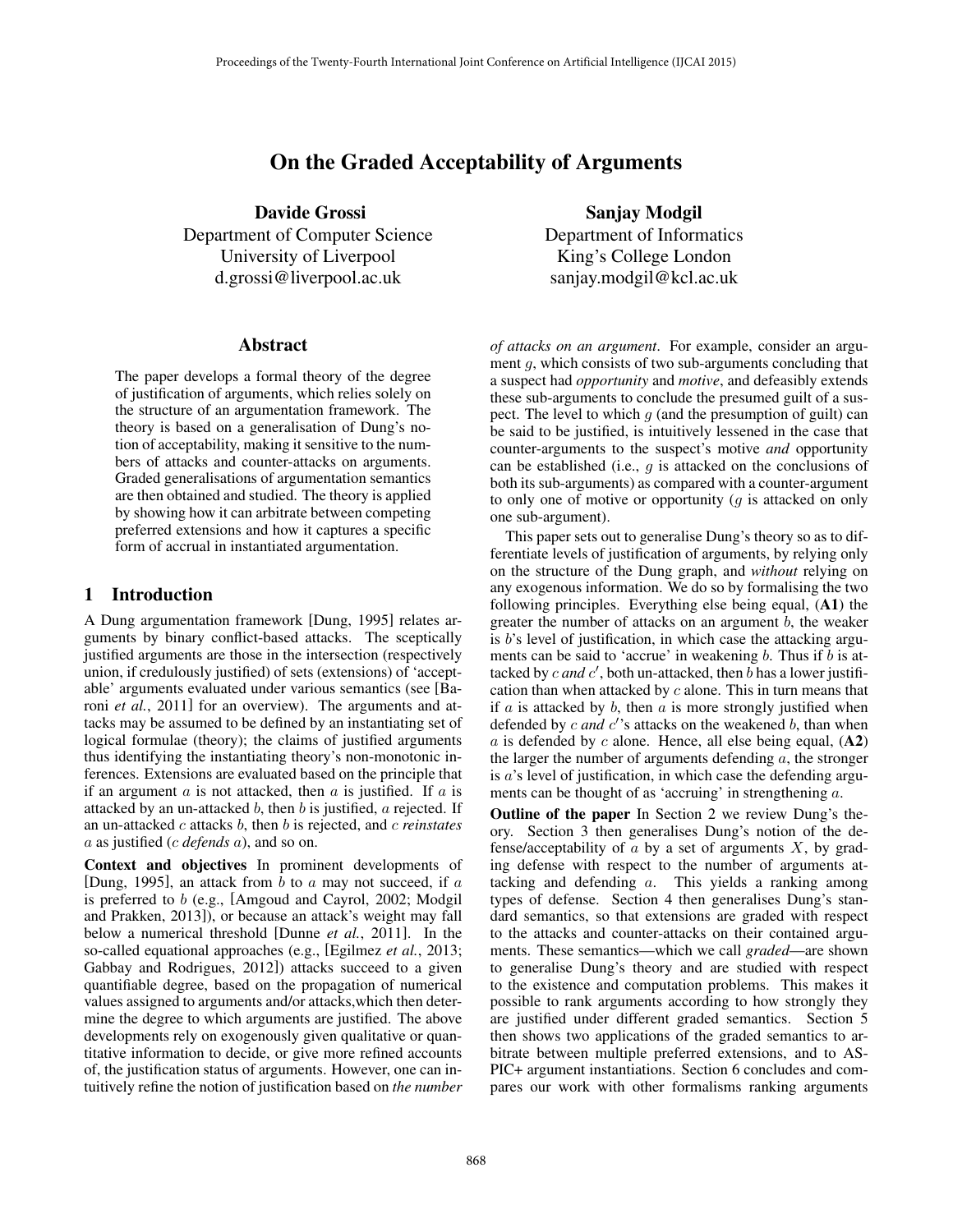based only on their interactions [Besnard and Hunter, 2001; Cayrol and Lagasquie-Schiex, 2005; Matt and Toni, 2008; Wu and Caminada, 2010; Amgoud and Ben-Naim, 2013]. The section argues that our approach is the first to generalise *all* the standard concepts and semantics of Dung's theory to novel graded variants, yielding a more fine grained notion of acceptability-based justification. Proofs do not pose particular challenges and make use of standard techniques (e.g., fixpoint theory). They are omitted for space reasons.

#### 2 Abstract Argumentation

We review Dung's abstract argumentation theory [Dung, 1995] in terms of its fixpoint theory presentation, as this provides a natural set up for pursuing the objectives of the paper.

Definition 1 (Frameworks). *An* argumentation framework  $(AF) \Delta$  *is a tuple*  $\langle A, \rightarrow \rangle$  *where*  $A \neq \emptyset$ *, and*  $\rightarrow \subseteq A^2$  *is a b hinary attack relation on*  $A$ *. Notation a*  $\rightarrow$  *b denotes that binary attack relation on* A. *Notation*  $a \rightarrow b$  *denotes that a attacks b, and*  $X \rightarrow a$  *denotes that*  $\exists b \in X$  *s.t.*  $b \rightarrow a$ *. Similarly,*  $a \rightarrow X$  *denotes that*  $\exists b \in X$  *s.t.*  $a \rightarrow b$ *. An* AF *such that for each*  $a \in A$  *the cardinality*  $|\{b \mid a \leftarrow b\}|$  *of the set of attackers of* a *is finite, is called* finitary*.*

An argument  $a \in \mathcal{A}$  is said to be acceptable w.r.t.  $X \subseteq \mathcal{A}$ , if any argument attacking  $a$  is attacked by some argument in X, in which case X is said to defend a. An  $AF$ 's characteristic function, applied to some  $X \subseteq A$ , returns the arguments defended by  $X$  [Dung, 1995]. We call this function the defense function.

**Definition 2 (Defense Function).** *The defense function*  $d_{\Delta}$ :  $\wp(A)$  →  $\wp(A)$  *for*  $\Delta = \langle A, \rightarrow \rangle$  *is defined as follows. For any*  $X \subseteq \mathcal{A}$ *:* 

$$
d_{\Delta}(X) = \{x \in A \mid \forall y \in A : \text{ IF } y \to x \text{ THEN } X \to y\}
$$

An argument  $a \in \mathcal{A}$  is not attacked by a set  $X \subseteq \mathcal{A}$  if no argument in  $X$  attacks  $a$ . One can define a function which, applied to some  $X \subseteq \mathcal{A}$  in an AF, returns the arguments that are not attacked by  $X$ . This function was introduced in [Pollock, 1987], and we refer to it as neutrality function.

Definition 3 (Neutrality Function). *The neutrality function*  $n_{\Delta} : \wp(\mathcal{A}) \longrightarrow \wp(\mathcal{A})$  *for*  $\Delta = \langle \mathcal{A}, \rightarrow \rangle$  *is defined as follows. For any*  $X \subseteq A$ :  $\mathbf{n}_{\Delta}(X) = \{x \in A \mid \text{NOT } X \to x\}$ .

One can define the extensions, and hence the justified arguments, of an  $AF \Delta$  under Dung's semantics, in terms of the fixpoints ( $X = d_{\Delta}(X)$  and  $X = n_{\Delta}(X)$ ) or post-fixpoints  $(X \subseteq d_{\Delta}(X)$  and  $X \subseteq n_{\Delta}(X)$  of the defense and neutrality functions as follows:<sup>1</sup>

**Definition 4 (Semantics).** *Let*  $\Delta = (\mathcal{A}, \rightarrow)$ ,  $X \subseteq \mathcal{A}$ *. Then:X is a* conflict-free extension *of*  $\Delta$  *iff*  $X \subseteq n_{\Delta}(X)$ *;* X *is an* admissible extension *of*  $\Delta$  *iff* X *is conflict-free and*  $X \subseteq d(X)$ *;* X *is a* complete extension *of*  $\Delta$  *iff*  $X \subseteq n(X)$  *and*  $X =$  $d(X)$ *;* X *is a* stable extension *of*  $\Delta$  *iff*  $X = n(X)$ *;* X *is the* grounded extension *of* ∆ *iff* X *is the smallest complete extension of*  $\Delta$ *;* X *is a* preferred extension *of*  $\Delta$  *iff* X *is a largest complete extension of* ∆*.*

*For semantics*  $S \in \{complete, grounded, stable, preferred\}$ , a ∈ A *is* credulously*, respectively* sceptically, justified *under* S*, if* a *is in at least one, respectively all,* S *extensions of* ∆*.*

Finally, we recapitulate some well-known properties of the defense and neutrality functions that will be of use later:

Fact 1. *[Dung, 1995] Let*  $\Delta = \langle A, \rightarrow \rangle$  *be an AF and*  $X, Y \subseteq A$ *. The following holds:* 

$$
X \subseteq Y \implies d(X) \subseteq d(Y)
$$
  
\n
$$
X \subseteq Y \implies n(Y) \subseteq n(X)
$$
  
\n
$$
d(X) = n(n(X))
$$

Recall also that for a finitary  $AF$ , iterating (up to  $\omega$ ) the application of  $d_{\Delta}$  from  $\emptyset$  yields the least fixed point of  $d_{\Delta}$ (grounded extension) [Dung, 1995].

## 3 Graded Defense

In argumentation the justified status of an argument depends on the status of its attackers, which in turn depends on the status of their attackers, and so on. The recursive nature of argumentation semantics is neatly captured by the fixpoint constructs of Definition 4. We now refine this notion of status building on the simple assumptions that, all else being equal: (A1) having fewer attackers is 'better' than having more; (A2), having more defenders is 'better' than having fewer. It is important to observe right away that Dung's semantics are consistent with these assumptions as having no attackers is a sufficient condition for being justified under any semantics, and having no defenders is a sufficient conditions for being rejected under any semantics.

We proceed as follows. First we define a generalisation of the notion of defense that accounts for the above assumptions. Then we define variants of Dung's semantics and of the notion of justifiability based on this new notion of defense. Finally we use these semantics to 'rank' arguments in a way that does not use exogenous information (such as preferences or weights) and only relies on the argumentation framework.

#### 3.1 Graded Defense and Neutrality Functions

Let us illustrate our guiding intuitions with a few examples. Keep in mind that an argumentation framework represents *all* information available for the evaluation of the status of its arguments.

Example 1. *In Figures 1i) – 1iv), the encircled set* Xi *defends* ai *(*i = 1 . . . 4*) under Dung's Definition 2. However we can differentiate all these cases based on the number of attackers and defenders of* ai*. For instance,* X2 *more strongly defends* a2 *in ii) than* X1 *defends* a1 *in i), as* a2 *is defended by two arguments whereas* a1 *is defended by one argument. Hence by* A2*,* a2 *has a 'stronger status' than* a1*. However, illustrating* A1*,* a3 *in iii) is attacked by two arguments as compared with the single attack on* a1*. Hence* a3 *has lower status than* a1*. Note that each of* a1 *and* a3 *are defended against each individual attack by a single defending argument; hence the number of attackers differentiates between the two cases.*

Now, take an argument  $a$  and a set of arguments  $X$ . Let m be the number of a's attackers  $(b_1, \ldots, b_m)$  and, for each  $b_i$  ( $0 \le i \le m$ ) let  $n_i$  be the number of attackers of  $b_i$  (i.e., counter-attackers of  $a$ ) in  $X$ . Finally, let  $n$  be the minimum among the  $n_i$ s, i.e.,  $n = \min(\{n_i\}_{0 \le i \le m})$ . So all attackers of a have *at least* n counter-attackers, and integers m and n

<sup>&</sup>lt;sup>1</sup>Henceforth, the subscript  $\Delta$  indexing d and n will be omitted.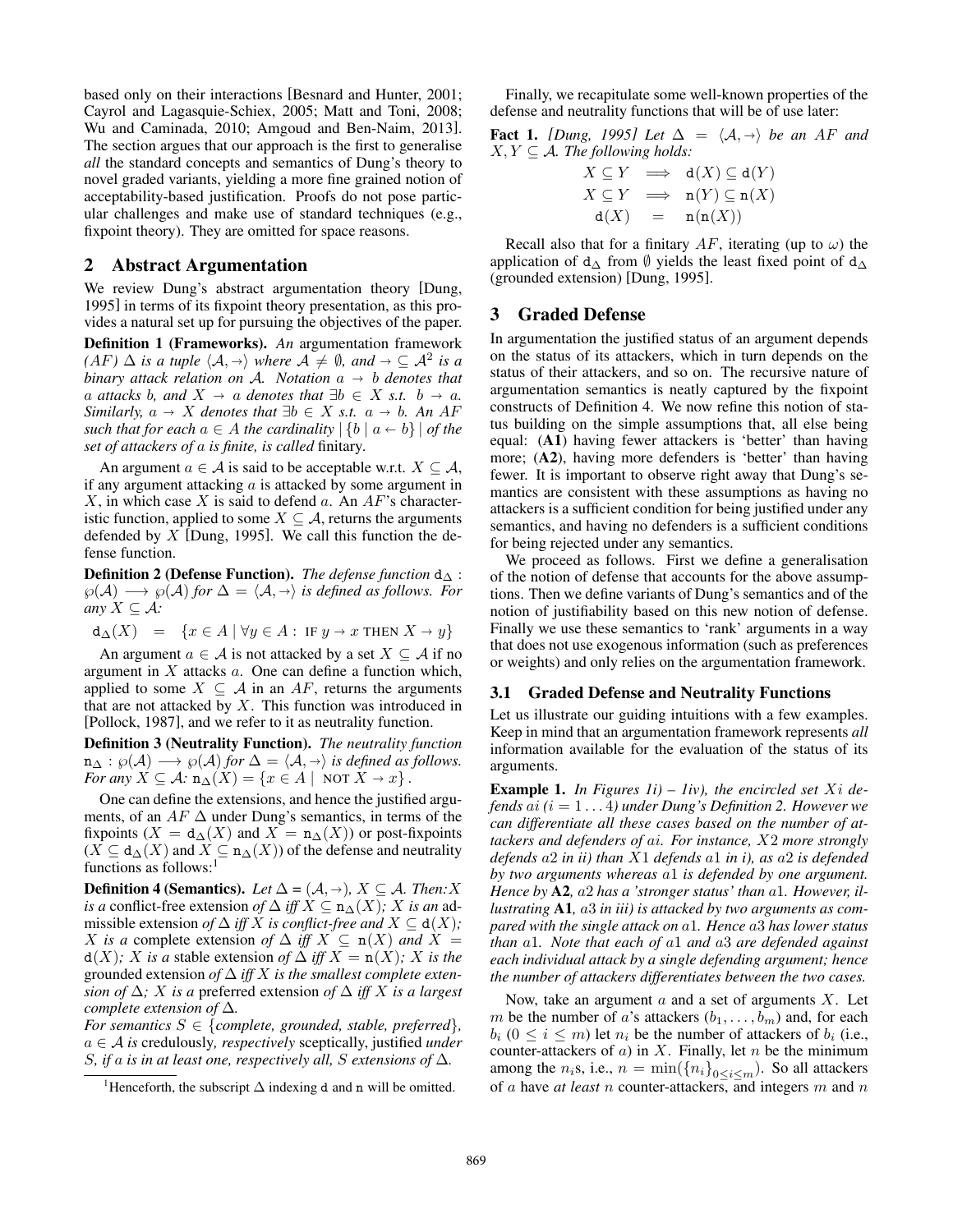

Figure 1: i)–iv)  $X_{i \in \{1...4\}}$  defending  $a_1, \ldots a_4$ ; v) example framework; vi) Hasse diagram ranking arguments in i)–iv).

encode information about how strongly  $a$  is defended by  $X$ . We can now generalise Definition 2 as follows:

**Definition 5 (Graded defense).** Let  $\Delta = \langle A, \rightarrow \rangle$  be an AF *and let* m *and* n *be two integers. Then:*

$$
\mathbf{d}_n(X) = \{ x \mid \nexists_{\geq m} y : [y \to x \text{ AND } \nexists_{\geq n} z : z \to y \text{ AND } z \in X] \}
$$

*where*  $\exists_{\geq n}$ *x, for integers n ('there exists at least n x')* are *the standard first-order logic counting quantifiers.*

So,  $d_m(X)$  is the set of arguments which do not have at least m attackers (i.e., which have at most  $m - 1$  attackers) that are not counter-attacked by at least  $n$  arguments in  $X$ . To illustrate, in Figure 1,  $a1 \in d_1(X1)$  and  $a2 \in d_1(X2)$  since in both cases: it is not the case that one or more arguments attacking a1, respectively a2, are not attacked by one or more defending arguments in  $X1$  ( $X2$ ). However if we increment *n* by 1:  $a2 \in d_1(X2)$  but  $a1 \notin d_1(X1)$  since *it is* the case that one or more arguments attacking  $a1$  are not attacked by two or more arguments in X1.

Definition 6 (Graded neutrality function). Let  $\Delta = \langle A, \rightarrow \rangle$ *be an AF and let* m *be any integer. Then:*  $n_m(X)$  =  $\{x \in \mathcal{A} \mid \exists_{\geq m} y : y \to x \text{ AND } y \in X\}.$ 

The following fact shows that graded defense and neutrality are well-behaved generalisations of the standard defense and neutrality (Section 2) as they inherit their properties.

**Fact 2.** *For any*  $AF \Delta = \langle A, \rightarrow \rangle$ *, the following holds:* 

$$
\mathbf{d}_1(X) = \mathbf{d}(X) \tag{1}
$$

$$
n_1(X) = n(X) \tag{2}
$$

$$
X \subseteq Y \implies \mathbf{n}_m(Y) \subseteq \mathbf{n}_m(X) \tag{3}
$$

$$
X \subseteq Y \implies \mathsf{d}_m(X) \subseteq \mathsf{d}_m(Y) \tag{4}
$$

$$
\mathbf{n}_m(\mathbf{n}_n(X)) = \mathbf{d}_m(X) \tag{5}
$$



Figure 2: Partial ordering on graded defense functions (with  $0 < m, n$ ). The horizontal and vertical axes consist of the values of  $m$  and, respectively,  $n$ . Arrows go from worse to better functions. Dashed lines (diagonals) denote incomparability.

Equation (1) reformulates  $d(X)$  as the set of arguments for which it is not the case that there are one or more attackers, which are not counter-attacked by one or more arguments in  $X$ ; that is, no attacker is not attacked by some argument in X. So does Equation (2) for  $n(X)$ . The remaining formulae generalise Fact 1 to the graded setting.

**Fact 3.** *For any*  $AF \Delta = \langle A, \rightarrow \rangle$ ,  $X \subseteq A$ *, and*  $m, n < \omega$ *:* 

$$
\mathbf{n}_m(X) \quad \subseteq \quad \mathbf{n}_{m+1}(X) \tag{6}
$$

$$
\mathsf{d}_n^m(X) \quad \subseteq \quad \mathsf{d}_{m+1}(X) \tag{7}
$$

$$
\mathsf{d}_m(X) \quad \supseteq \quad \mathsf{d}_m_{n+1}(X) \tag{8}
$$

Intuitively, Formula (6) states that the set of arguments attacked by at most  $m$  arguments in  $X$  is included in the set of arguments attacked by at most  $m + 1$  arguments in X. Formulae (7) and (8) result from combining this with the fact that  $d_m$  is the composition of  $n_m$  with  $n_n$  (Formula (5)).

#### 3.2 Ranking Graded Defense Functions

With the notion of graded defense we can give a mathematically precise formulation of our two driving assumptions. Fix a set of arguments  $X$ .

- (A1): The less attackers that are not counter-attacked by  $n$  defending arguments in  $X$  the better (for some fixed n). Therefore, for  $m < t$  we have that belonging to  $d_m(X)$  is 'better', w.r.t. X, than belonging to  $d_t(X)$ .
- (A2): For all m attackers (for a fixed m), the more counter-attacks from arguments in  $X$ , the better. Therefore, for  $t < n$  we have that belonging to  $d_m(X)$  is 'better', w.r.t. X, than belonging to  $d_m(X)$ .

Graded defense functions can be viewed as different 'types' or 'standards' of defense/acceptability. They can be ordered according to the following relation:

**Definition 7.** *Let*  $\Delta = \langle A, \rightarrow \rangle$  *be an AF. Define:* 

$$
\mathsf{d}_m \triangleright \mathsf{d}_s \quad \Longleftrightarrow \quad m \leq s \text{ AND } t \leq n \tag{9}
$$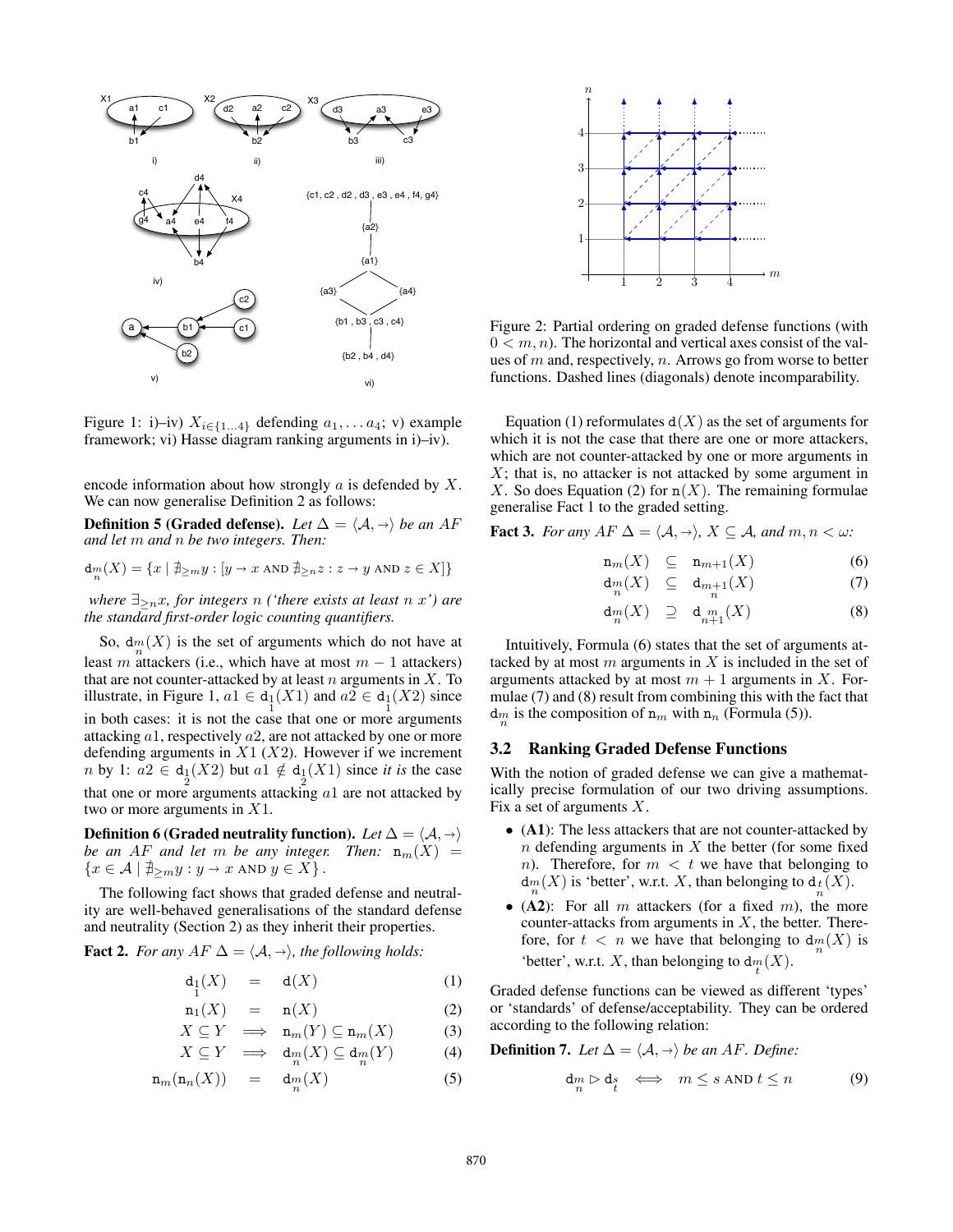The relation is depicted in its generality in Figure 2. Expressions  $d_m \triangleright d_{\frac{r}{t}}$  may be read as follows: 'being  $\frac{m}{n}$ -defended is *preferable over* being  $\frac{s}{t}$ -defended' or 'the  $\frac{m}{n}$ -defense function is *at least as strong as* the  $\frac{s}{t}$ -defense function.

**Fact 4.** *Relation*  $\triangleright$  *is: i) reflexive, antisymmetric and transitive (a partial order); ii) and if*  $d_m \triangleright d_s$  *then for all*  $X \subseteq A$ *,*  $\operatorname{d}_m_m(X) \subseteq \operatorname{d}_{\operatorname{f}\!} (X).$ 

Claim ii) states that being defended by a stronger defense function is logically more demanding than being defended by a weaker one. This is in line with the intuition that if an argument meets a demanding standard of defense it also meets a less demanding one.

Referring to the framework in Fig.1v), we illustrate Formula (7) and Fact 4:  $d_1({c1, c2}) = {c1, c2, b2}$  $\subseteq$   $d_2({c1, c2}) = {c1, c2, a, b2} \subseteq d_3({c1, c2}) =$  ${c_1, c_2, a, b_1, b_2}$ . We also illustrate Formula (8) and Fact 4 with reference to Figure 1ii):  $d_1({d_2, c_2, a_2}) = {d_2, c_2, a_2}$  $\supseteq d_1({d2, c2, a2}) = {d2, c2, a2} \supseteq d_1({d2, c2, a2}) =$  ${d2, c2}.$ 

Since the relation  $\triangleright$  is a partial order some functions may be incomparable (see Figure 2) and this, we claim, is intuitive.

Example 2. *(Example 1 continued) In iv),* a4 *has three attackers, and so by* A1 a3 *in iii) would be stronger than* a4*. On the other hand, every attacker of* a3 *is defended by only one argument, whereas two attacks on* a4 *are defended by two arguments, and so by* A2*,* a4 *would be stronger than* a3*. So* a3 *and* a4 *appear to be incomparable.*

Further principles along A1 and A2 could be assumed in order to force  $\triangleright$  to become total. A natural one, which we refrain from studying in detail in this paper, is (A3): if a set of arguments is  $\frac{m}{n}$ -defended and another one is  $\frac{s}{t}$ -defended, where  $m < s$  and  $n < t$  (i.e., they are incomparable w.r.t.  $\triangleright$ ) then the first one is more strongly defended because it has fewer attackers. Therefore, for  $m < s$  and  $n < t$ , belonging to  $d_m(X)$  is 'better' than belonging to  $d_f(X)$ . One could then redefine  $\triangleright$  as follows:  $\frac{dm}{n} \triangleright \frac{ds}{t}$  iff either  $m < s$  or,  $m = s$  and  $n \geq t$ . This is nothing but a lexicographic order on graded defense functions, first based on their number of attackers, and then on their number of defenders.

#### 3.3 Ranking Arguments by Graded Defense

The same recursive principles underpinning standard Dung's semantics can be used to characterise how strongly the set of arguments defended by a given set, defends another set, and how the latter set defends yet another set, and so forth. That is to say, given a set  $X$  that  $_n^n$ -defends all its contained arguments, one can iteratively apply  $\dim_n$  to X.

Let us fix some terminology. For  $\alpha$  ordinal, the  $\alpha$ -fold iteration of  $\frac{dm}{n}$  with m and n integers is denoted by  $\frac{d_m^n}{n}$ For a given  $X$ , an infinite iteration generates an infinite sequence, or stream,  $d_m^0(X)$ ,  $d_m^1(X)$ ,  $d_m^2(X)$ , ..... A stream 'stabilizes' if and only if there exists an ordinal  $\alpha$  such that  $d_m^{\alpha}(X) = d_m^{\alpha+1}(X)$ . Such a set  $d_m^{\alpha}(X)$  is then called the limit of the stream. Since  $\dim_n$  is monotonic (Fact 2) such a limit always exists by the Knaster-Tarski theorem. In finitary argumentation frameworks a limit is reachable in a countable number of steps and we can define the indefinite iteration of function  $\dim_n$  as:  $\dim_n^*(X) = \bigcup_{0 \le i < \omega} \dim_n^i(X)$ .

Iterated graded defense can thus rank arguments:

**Definition 8.** *Let*  $\Delta = \langle A, \rightarrow \rangle$  *be a finitary* AF *and*  $X \subseteq A$ *. For*  $a, b \in A$ *, we define that*  $a$  *is 'at least as justified as' b w.r.t* X *as follows:*

$$
a \succeq_X b \Longleftrightarrow \forall m,n \geq 0 \text{ if } b \in \operatorname{d}^*_m(X) \text{ then } a \in \operatorname{d}^*_m(X)
$$

*The strict part*  $\succ_X$  *is defined in the usual way.* 

The key intuition behind this definition is the following one. Take two arguments  $a$  and  $b$ , and some fixed set  $X$ . Is it the case that every time  $b$  is defended through the iteration of some graded defense function, a also is? If that is the case, it means that (w.r.t.  $X$ ) every standard of defense met by b is also met by a, but a may satisfy yet stronger ones (recall Fact 4). By Definition 8 it is easy to see that  $\succeq_X$  is a partial order.

Example 3. *Let us rank, by iterated defense w.r.t* ∅*, the arguments in Figure 1i-iv). Applying Definition 8 we obtain the partial order shown in Figure 1vi). Note that we assume one single* AF ∆ *consisting only of the arguments and attacks shown in Figures 1i-iv). Under standard Dung's semantics* all arguments in  $\bigcup_{i=1}^4 X_i$ , are in the iterated application of d<sup>∆</sup> *to* ∅ *(i.e., in the grounded extension of* ∆*). We can differentiate amongst these arguments. As expected the best arguments are those with no attackers. Second-best is* a2 *whose attackers are all counter-attacked by two un-attacked arguments. Then* a1*, since*  $a2 \in d_{\frac{1}{2}}^{*}(\emptyset)$  *but*  $a1 \notin d_{\frac{1}{2}}^{*}(\emptyset)$  (and so  $a_1 \nleq_0 a_2$ ), but  $\forall m, n$ : if  $a_1 \in \mathbf{d}_{m}^{*}(\emptyset)$  then  $a_2 \in \mathbf{d}_{m}^{*}(\emptyset)$  (and *so*  $a2 \succeq_{\emptyset} a1$ *). We then have that*  $a3$  *and*  $a4$  *are incomparable* (*cf. Example 2*). Formally,  $a3 \in d_3^*(\emptyset)$  and  $a3 \notin d_2^*(\emptyset)$ , but  $a4 \notin \text{d}_{\frac{3}{3}}^{*}(\emptyset)$  and  $a4 \in \text{d}_{\frac{2}{2}}^{*}(\emptyset)$ . Critically, we can also differen*tiate amongst the rejected arguments (those not in the Dung grounded extension). Thus* b1, b3, c3, c4 *are ranked above* b2, b4, d4*.*

Definition 8 allows one to rank arguments by the quality of the iterated defense they obtain from a given set. We will see that, depending on the nature of the given set  $X$ , and the relative size of  $n$  and  $m$ , Definition 8 relates in a precise way to the ranking of arguments w.r.t. graded generalisations of Dung's semantics, to which we turn in the next section.

## 4 Graded Semantics

#### 4.1 Generalising Dung's semantics

We now generalise Definition 4 as follows:

**Definition 9 (Graded Extensions).** *Let*  $\Delta = \langle A, \rightarrow \rangle$  *be an* AF,  $X \subseteq A$ , and m and n be integers. Then: X is mconflict-free *iff*  $X \subseteq \mathbf{n}_m(X)$ ; X *is an mn*-admissible extension *of*  $\Delta$  *iff*  $X \subseteq \mathbf{n}_m(X)$  *and*  $X \subseteq \mathbf{d}_m(X)$ *;* X *is an mn*complete extension *of*  $\Delta$  *iff*  $X \subseteq n_m(X)$  *and*  $X = d_m(X)$ ; X *is an* m-stable extension of  $\Delta$  *iff*  $X = n_m(X)$ ; X *is the mn*-grounded extension of  $\Delta$  *iff* X *is the smallest mncomplete extension of* ∆*;* X *is an* mn-preferred extension *of*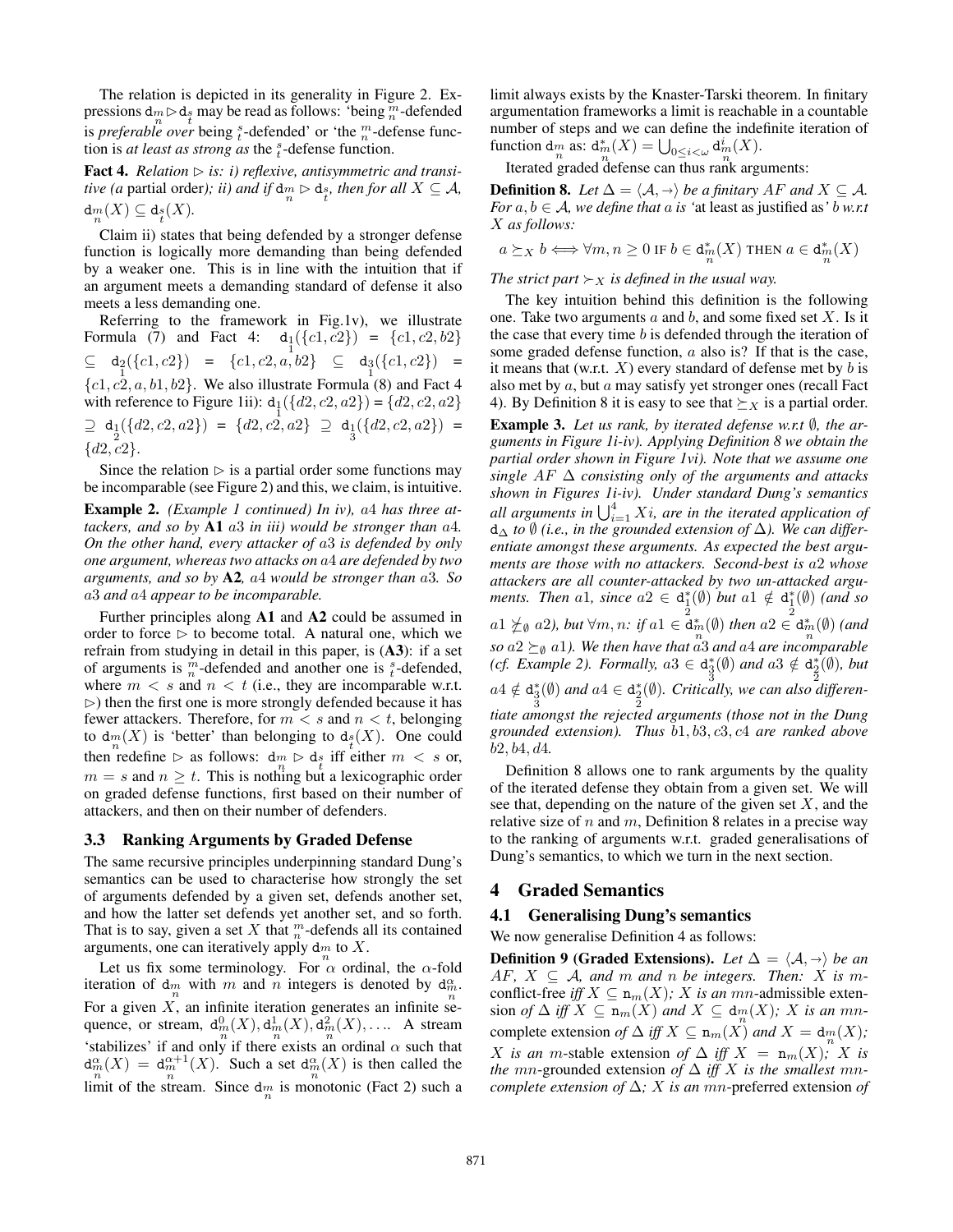#### ∆ *iff* X *is a largest* mn*-complete extension of* ∆*.*

 $For S \in \{mn\text{-complete}, mn\text{-}grounded, m\text{-}stable, mn\}$  $$ *tified under semantics* S*, if* a *is in at least one, respectively all, S extensions of*  $\Delta$ *.* 

We henceforth assume the sceptical definition when referring to an argument as being justified. For a given semantics, we can rank the justification status of an argument with respect to a given framework, exactly like we did in Definition 8 for iterated graded defense:

Definition 10 (Ranking arguments by graded semantics). Let  $\Delta = \langle A, \rightarrow \rangle$  be an AF. For  $a, b \in A$ , and for  $S \in \{mn\}$ *complete,* mn*-grounded,* m*-stable,* mn*-preferred*}*:*

$$
a \succeq_{\Delta}^{S} b \iff \forall m, n \ge 0, \text{ IF } b \text{ is justified w.r.t. } S
$$
  
THEN a is justified w.r.t. S.

We showcase applications of this definition in Section 5.

#### 4.2 Existence and computation

We focus now on the two following questions: do the semantics of Definition 9 always exist? And how can they be computed? Firstly, we state that a variant of Dung's fundamental lemma [Dung, 1995] holds for graded admissibility.

**Theorem 1 (Fundamental lemma).** Let  $\Delta = \langle A, \rightarrow \rangle$  be an *AF, and assume:* (1)  $X \subseteq \mathcal{A}$  *is an mn-admissible extension of*  $\Delta$ *;* (2)  $x \in d_m(X)$ *;* (3)  $n \geq m$ *. Then*  $X \cup \{x\}$  *is mnadmissible.*

The assumption  $n \geq m$  plays a crucial role in the proof of Theorem 1, which we omit for space reasons, and indicates that some graded semantics might not always exist if  $n < m$ . By means of example, assume the AF  $\Delta$  consisting only of the arguments and attacks in Figure 1iii). Then ∆ has no 21-complete (and hence no 21-grounded or 21 preferred) extensions. To see this, observe that  $d_2^*(\emptyset) = X$ 1

 $=\{a3, b3, c3, d3, e3\}$ , but  $X \nsubseteq n_2(X)$  since X contains two attacks on  $a3$ , that is,  $X$  is not 2-conflict-free.

However, provided that  $n \geq m$  the standard arguments for the existence of complete, grounded and preferred extensions [Dung, 1995] carry over to their graded variants (based on Fact 1). In particular, Fact 1 implies that if  $n \geq m$ , then the  $mn$ -admissible extensions form a complete partial order<sup>2</sup> w.r.t. set inclusion, and so every admissible extension is a subset of a maximal under set inclusion  $mn$ -admissible (i.e., mn-preferred) extension (by Zorn's lemma, cf. [Baumann] and Spanring, 2015]). Hence if  $X$  is  $mn$ -admissible, then checking whether  $x \in dm(X)$  amounts to checking whether  $x$  belongs to a  $mn$ -preferred extension. In addition, Fact 1 gives us some ground to sketch how graded semantics can be computed by fixpoint approximation:

**Theorem 2.** *Let*  $\Delta = \langle A, \rightarrow \rangle$  *be a finitary*  $AF, X \subseteq A$  *be an* mn-*admissible extension and*  $n \geq m$ *. Then*  $d_m^*(X)$  *is the smallest* mn*-complete extension containing* X*.*

**Corollary 1.** *Let*  $\Delta = \langle A, \rightarrow \rangle$  *be a finitary* AF, and  $n \ge m$ *. Then*  $d_{m}^{*}(\emptyset)$  *is the mn-grounded extension of*  $\Delta$ *.* 



Figure 3: An  $AF$  with two preferred extensions

Corollary 1 allows us to compute the grounded extension when  $n \geq m$ . Also, Theorem 2 implies that if we choose a 'large enough' mn-admissible set  $\overline{X}$  then  $d_m^*(X)$  will yield an *mn*-preferred extension when  $n \geq m$ . Referring to Figure 3's  $AF: d_1(\emptyset) = \{d, f, g\}; d_1(\{d, f, g\}) = \{d, f, g, b\};$  $d_1(\{d, f, g, b\}) = \{d, f, g, b\}.$  Hence  $\{d, f, g, b\}$  is the 12grounded extension.

The above results suggest that among Definition 9's graded semantics, only those for which  $n \geq m$  are *well-behaved* in that they retain the basic characteristics—dependent on the fundamental lemma—of Dung's original semantics. This is an interesting finding and fits well with our guiding intuition that one obtains higher justifiability when defenders are many and attackers few. When this ratio is inverted, with attackers outnumbering defenders, then justifiability criteria (extensions) may altogether cease to exist.

Note finally that Theorem 2 reveals a precise relation between the ranking of arguments w.r.t. iterated application of  $\dim_n$  to an admissible X in Definition 8, and the ranking of arguments w.r.t well-behaved graded variants of Dung's semantics in Definition 10, given that iterated applications of graded defense yield the graded extensions.

## 5 Applying Graded Semantics

We now illustrate applications of the framework for deciding between preferred extensions of abstract frameworks, and for instantiations of the structured ASPIC+ framework.

Firstly, consider Figure 3. Its AF has two preferred extensions— $X1$  and  $X2$ —under the standard Dung semantics. This equates with  $X1$  and  $X2$  both being 11-preferred extensions in the graded terminology. However, only  $X2$ is a 12-preferred extension.<sup>3</sup> Hence  $b$  is justified under 12preferred whereas a is not. Indeed, it is the case that  $\forall m, n \geq 1$ 0, if  $a$  is justified under  $mn$ -preferred, so is  $b$ , but not vice versa. Hence  $b \succ_{\Delta}^{preferred} a$ . We can thus use graded semantics to arbitrate between arguments. Traditionally, an exogenously given preference [Amgoud and Cayrol, 2002; Modgil and Prakken, 2013] is used to arbitrate between such arguments, whereas we show one can employ information that is already available in standard AFs for that purpose.

<sup>&</sup>lt;sup>2</sup>See [Davey and Priestley, 1990, Ch. 8] for a definition.

 $3$ It is actually the only 12-preferred extension, which is also the 12-grounded extension as observed in Section 4.2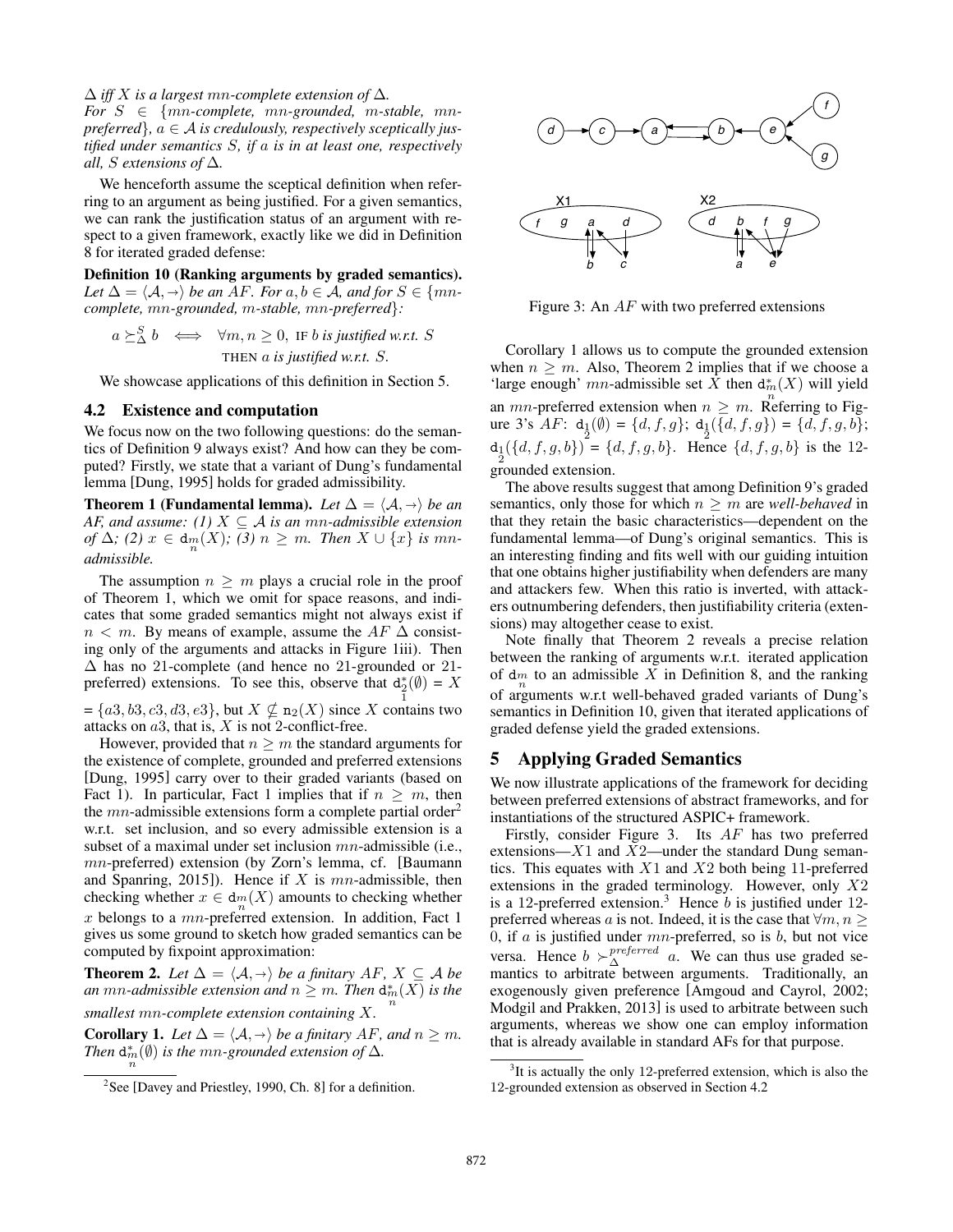We now consider instantiations of the *ASPIC+* [Modgil and Prakken, 2013] framework. *ASPIC+* formalises logicbased accounts of reasoning with schemes and critical questions [Walton, 1996]. For example, consider an argument  $c$ for 'invading Syria' which reasons that since 'Assad is suppressing Syrians', invasion will 'remove Assad from power', achieving 'Syrian democracy' and so promoting 'peace'. Consider then the critical questions addressed by two *AS-PIC+* arguments a1 and a2 (in their simplified propositional representation below) attacking argument c.

Specifically, let  $\{e1, e2, e3, s1, s2, s3\}$  be premises and  $e1, s1 \Rightarrow \neg g$ ;  $e2, s2 \Rightarrow \neg g$ ;  $e3, s3 \Rightarrow g$  defeasible inference rules, where  $e1$ ,  $e2$  and  $e3$  respectively denote that the Institute for War Studies (WS), Arab League (AL), and United Nations (UN) are experts on middle east affairs.  $s1$  ( $s2$ ) denotes that 'the WS (AL) state that removing Assad will not achieve democracy', s3 denotes that 'the UN states that removing Assad will achieve democracy', and  $g$  denotes that 'removing Assad will achieve democracy'. We then have the  $AF \Delta$  with the following arguments (we ignore representations of  $c$  and the set of arguments  $X$  built from the premises alone, such as  $[e1]$ ,  $[s1]$ ,  $[e2]$  etc):

 $a1 = [e1; s1; e1, s1 \Rightarrow \neg g]$  and  $a2 = [e2; s2; e2, s2 \Rightarrow \neg g]$ and  $a3 = [e3; s3; e3, s3 \Rightarrow g]$ , and attacks:  $a1 \leftrightarrow a3 \leftrightarrow a2$ .

Now recall the introductory 'guilty suspect' example of Section 1. In that example two attacks on *distinct* premises accrue to weaken the argument for guilt. In the current example,  $a1$  and  $a2$  attack c on the same premise (assumption<sup>4</sup>), and (as illustrated with the rejected arguments in Example 3) is weaker when attacked by both  $a1$  and  $a2$ , than by only one of a1 or a2. c's weakened status can be seen to account for the *accrual of arguments* (i.e., mutual strengthening) of a1 and  $a2$  in support of their common claim. Indeed,  $\Delta$  has two preferred extensions :  $E1 = \{a1, a2\} \cup X$  and  $E2 = \{a3, c\} \cup X$ . However, under the graded semantics we obtain (abusing notation)  $a1, a2 \succ^{\text{preferred}}_{\Delta} a3, c$ . Intuitively,  $a1$  and  $a2$  are each defended by two arguments, whereas  $a3$  and  $c$  are each defended by only one argument.

The incompatibility of accrual with Dung's standard theory has been discussed and argued for in [Prakken, 2005]. Our graded notion of acceptability partially challenges this view, showing how a simple counting-based form of accrual can be coherently accommodated within Dung's theory.

# 6 Conclusions

Related work A few other works rank arguments based solely on attacks. [Besnard and Hunter, 2001] also formalise intuitions similar to A1 and A2. However they do not investigate these ideas in the context of Dung's theory, but do so only for acyclic graphs with deductive arguments. Evaluation of arguments is achieved quantitatively through a function (called a *categoriser*)  $v : A \rightarrow [0, 1]$  defined as  $v(a) = \frac{1}{1+\sum_{a \in b} v(b)}$ , that assigns high values to arguments with low-valued attackers (and the maximum value to unattacked arguments) and low values to arguments with highvalued attackers. [Cayrol and Lagasquie-Schiex, 2005] then generalises use of this function to Dung frameworks, and develop (in their terms) a 'local approach' to valuation of arguments that uses this function. A formal comparison between categorisers and rankings obtainable through Definition 10 (or variants thereof) is certainly worth investigating. However [Cayrol and Lagasquie-Schiex, 2005] then formalise a 'global approach' that they argue gives more intuitive outcomes when ranking arguments. This approach requires a highly involved processing of cyclical graphs that does not lend itself to a systematic generalisation of Dung's theory. Furthermore, the global approach yields outcomes incompatible with the intuition that the more the number of attacks the weaker the argument (i.e.,  $\mathbf{A1}$ ). For example, given  $AF1 =$  $c1 \rightarrow b1 \rightarrow b$ ,  $c2 \rightarrow b$  and  $AF2 = c3 \rightarrow b'$ , then [Cayrol and Lagasquie-Schiex,  $2005$ ] argue that  $b$  should be ranked higher than  $b'$  since "it has at least a defense whereas  $b'$  has none". However our approach ranks b' higher than b (both are  $d_1^2$  justified, but only  $b'$  is  $d_n^2$  justified for  $n > 1$ ). Intuitively, both b and  $b'$  are attacked by a single un-attacked argument ( $c2$  and  $c3$  respectively). But then b is also attacked by  $b1$ , and even though  $c1$  defends this attack,  $b$  is (by  $A1$ ) weaker than when un-attacked (as illustrated also by the comparative ranking of a1 and the un-attacked arguments in Figure 1vi)). Indeed, more recently, [Amgoud and Ben-Naim, 2013] also formalise the intuition articulated by  $A1$ , as well as the intuition that an argument retains a degree of justification when attacked by an un-attacked argument. They develop two ranking-based semantics, which they call discussion-based and burden-based, satisfying some rationality principles they argue for. These semantics are also based on the processing of attack paths and their applicability relies on conjectures concerning the processing of cyclical paths. How they relate to the standard Dung's semantics is unclear.

Finally, [Matt and Toni, 2008] and [Wu and Caminada, 2010] also present accounts of the degree to which an argument is acceptable. The former develops a very different approach to ours, as it defines argument strength in terms of the value of a repeated two-person zero-sum strategic game with imperfect information. The latter refines the standard notion of justifiability by isolating six different statuses of arguments based on combinations of standard notions from Dung's theory (such as, belonging to or being attacked by the grounded extension, belonging to some or no admissible sets, and being attacked by some or no admissible sets) rather then incorporating an idea of graduality in those notions.

To conclude we stress that the key distinguishing feature of our work with respect to the above ones is that we 'grade' the justification status of arguments through a generalisation of the body of notions and techniques of Dung's theory, such as defense/acceptability and extensions under all the standard semantics. None of the above mentioned approaches develops a comparable generalisation.

Conclusions and future work We have paramaterised the defense of an argument by the number of its attackers and defenders. This yields rankings of defense functions and arguments generalising the standard acceptability-based semantics. We have applied these graded semantics to an instantiated AF and shown how this integrates a simple form of ac-

<sup>4</sup>ASPIC+ formalises asymmetric attacks on assumptions [Bodarenko *et al.*, 1997] (in this case the assumption premise g used in argument c).